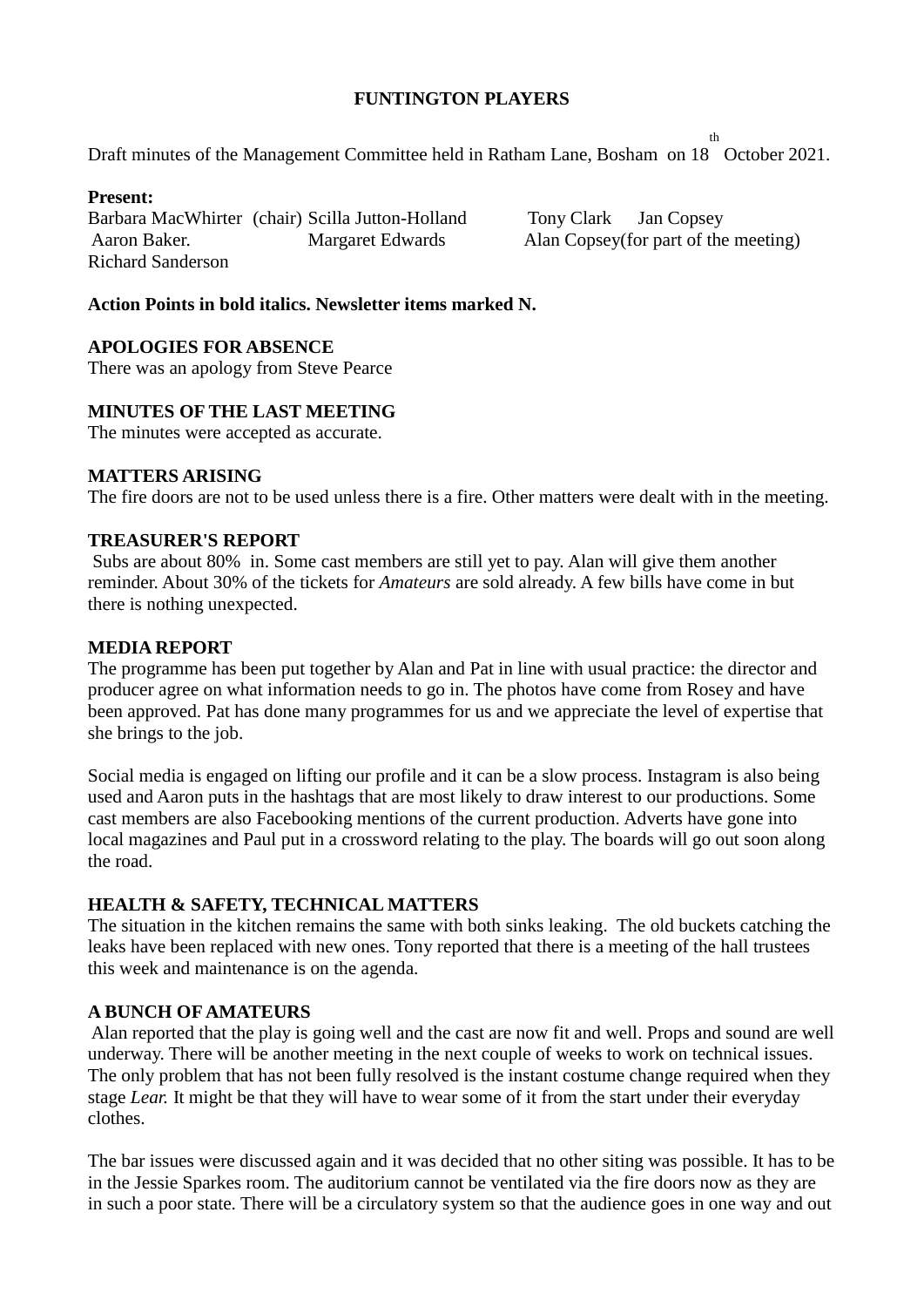the other with no gathering inside the bar. There will be an usher on duty in the bar to keep the flow going. *Scilla* is putting together a rota of helpers and the choice of drinks will be limited to keep things running smoothly. The wines selected for sale were based on advice from June and Eric and from Richard who provided very good wine at a reasonable price for AWD. We still need a Front of House Manager. Jan would put out a call in the Newsletter **(N**).

# **AWD**

Thanks were expressed to all who were involved in AWD. It was agreed that it was a very successful venture that we hope will be repeated. Margaret suggested that as the plays were polished we might like to do performances on two evenings next time. It was acknowledged that we managed to involve a number of new members both as actors and backstage support. Setting props and scene shifting was quite complex as it was such a short time from Get In to performance.

Feedback suggested that more time to rehearse in the hall would have been helpful. Authors were welcome to come to rehearsals and it was interesting to hear their comments on their plays. Suggestions from authors early on in rehearsals could possibly be accommodated.

Margaret said that there were many positive comments from the audience of 38 people who could be fitted in. She will be working on the feedback with Pat and Steve and will record possible developments from it. The bar working on donations paid off with a modest profit and programmes were not charged for. Ticket prices rose to £5 but it was felt to be value for money.

It was good to see some new young people taking part. Difficulties retaining young people were discussed.

### **CORSO POETRY EXHIBITION**

A post exhibition website will be set up with a link to Funtington Players.

# **BLUE SKY THINKING**

No issues at present.

# **FUTURE EVENTS/CAFE EVENINGS/PLAY READS/STUDIOS**

- FPs were asked about a fund-raising event for Friends of Chichester Hospital in January. We might be able to do something in the future, perhaps a murder/mystery but *Barbara* will let them know that we cannot offer anything until later next year.
- Gill Lambourn will run a playread of *The Crucible* by Arthur Miller on 29 October in the th Village Hall.
- Barbara will run a playread of A *Small Family Business* by Alan Ayckbourn on 3 rd December

th

- Workshop 9 December on acting in the round with Isobel Higlett.
- A college lecturer has offered to do a workshop on Stage Management in the New Year
- Scilla offered to manage a playread of the *The Madwoman of Chaillot* by Jean Giraudoux that Hilary suggested for early next year.

### **MAJOR PRODUCTIONS**

Tony will direct *Our Country's Good* as the Spring Production 2022.

# **MEMBERS UPDATE**

Nothing to report.

# **SOCIAL EVENTS AND NEWSLETTER ITEMS**